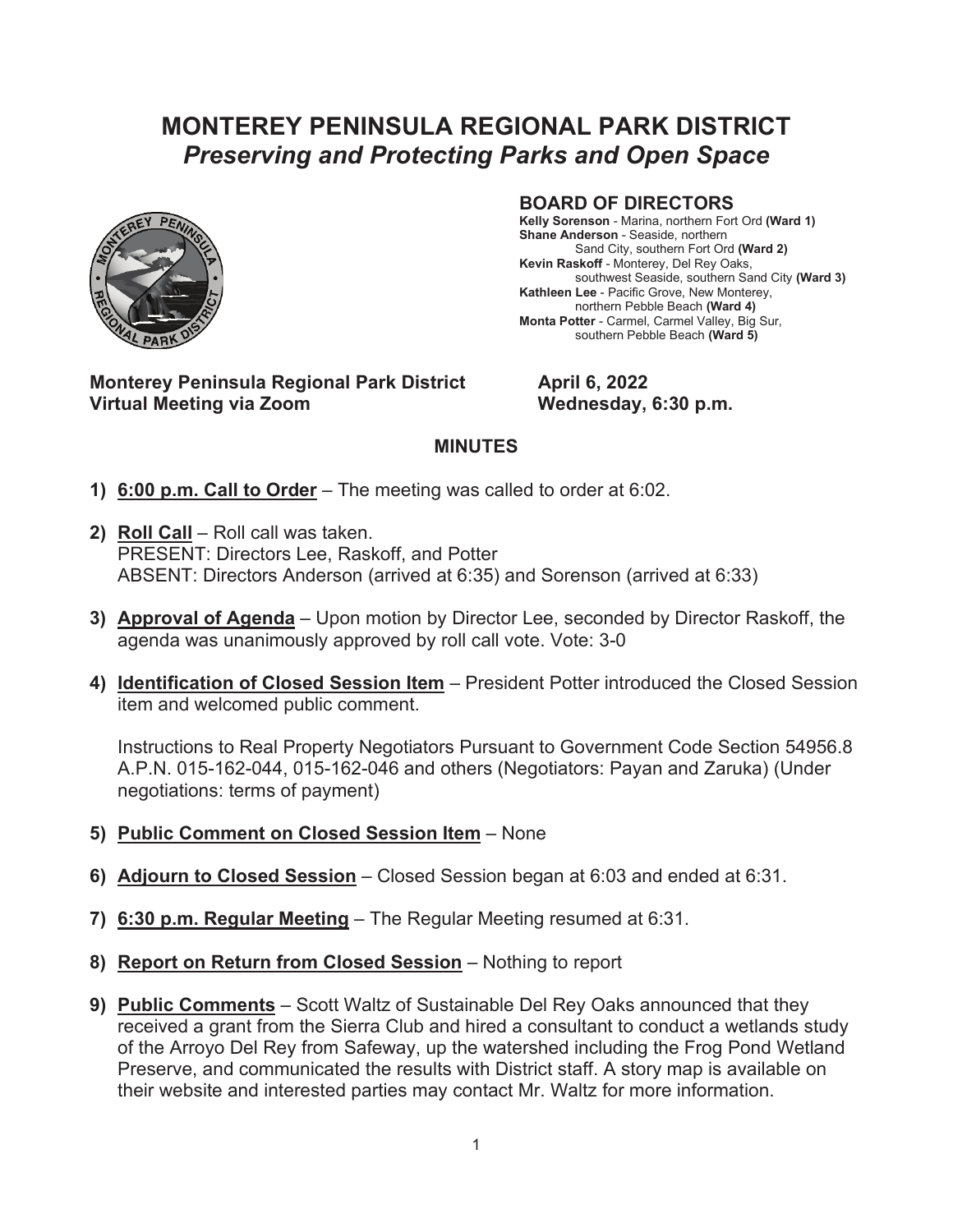**10) Consent Items** – Upon motion by Director Raskoff, seconded by Director Lee, the Board unanimously approved the entire consent calendar. Vote: 5-0

- A. Approval of March 2, 2022 Minutes *(S. Parker)*
- B. Approval of March 16, 2022 Minutes *(S. Parker)*
- C. Approval of Summary of Payments *(K. McCullough)*

**11) Public Hearing** – 2<sup>nd</sup> Hearing to Review and Approve Draft Redistricting Maps, Matt Rexroad, Redistricting Insights

- Fabian Valdez of Redistricting Insights introduced the item and addressed Board member questions.
- After Board member questions and discussion, President Potter opened the public hearing for comments. Hearing no comments, the public hearing was closed.
- Upon motion by Director Lee, seconded by Director Sorenson, the Board by unanimous roll call vote approved redistricting map noted as "Draft 4 – Adjusted". Vote: 5-0

## **12) Discussion/Action Items**

- A. Review and Approval of Agreement with Rincon Consultants for Garland Ranch Regional Park Fuel Mitigation and Fire Management Plan *(C. Camarillo)*
- Supervising Ranger Caine Camarillo introduced the item and answered Board member questions.
- Stacey Wood of Robles Firewise Group spoke about wildfire concerns and expressed support for approving the item before the Board.
- After discussion and upon motion by Director Raskoff, seconded by Director Lee, Item 12-A was unanimously approved by roll call vote. Vote: 5-0
- B. Review and Approval of Resolution #2022-04, Authorizing General Manager to Sign the Rancho Cañada Village Project Final Map on Behalf of District as Adjacent Property Owner *(R. Payan)*
- Legal Counsel Michael Whilden introduced this item to the Board.
- Alan Williams and Anthony Lombardo representing the development project reviewed maps and materials and answered questions.
- After discussion and upon motion by Director Sorenson, seconded by Director Lee, the Board unanimously approved Item 12-B by roll call vote. Vote: 5-0
- C. Review and Approval of Resolution #2022-05, Re-Authorizing Remote Teleconference Meetings for 30 Days until May 6, 2022 *(S. Parker)*
- Administrative Services Manager Shuran Parker introduced the item and she and Mr. Whilden answered Board member questions.
- After discussion and upon motion by Director Raskoff, seconded by Director Lee, the Board approved Item 12-C by unanimous roll call vote. Vote: 5-0
- D. Review and Acceptance of Bid from Avila Construction Company and Authorization to Enter into Agreement for Construction of Project B – Phase 2 Restroom, Shade Structure, Bus Landing and Multi-Purpose pad *(K. McCullough)*
- Finance Manager Kelly McCullough introduced the item and answered Board member questions.